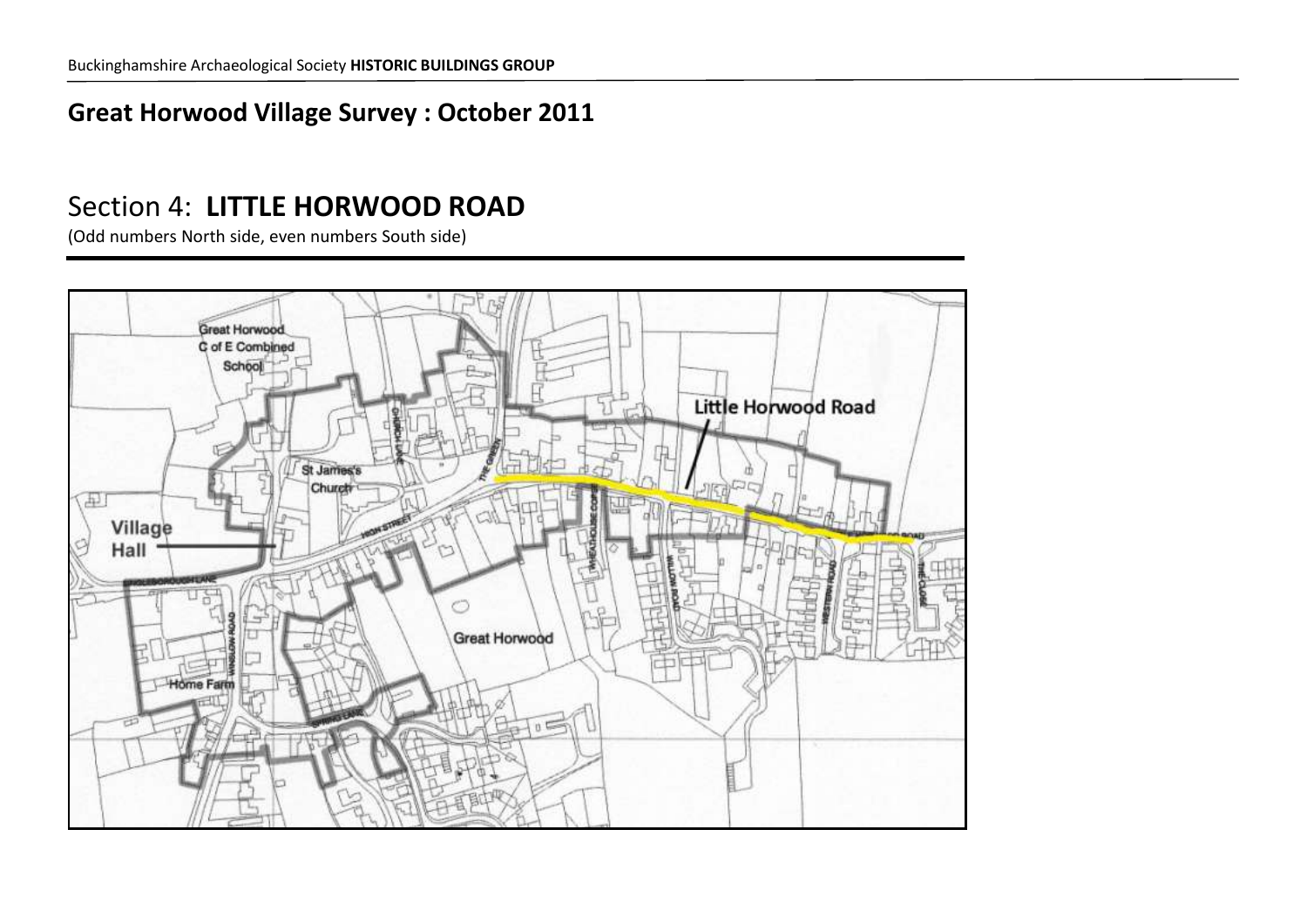## **Former Methodist Chapel**

| <b>HOUSE NO/NAME:</b>               | <b>Former Methodist Chapel</b>                                   |
|-------------------------------------|------------------------------------------------------------------|
| STREET:                             | Little Horwood Road                                              |
| <b>BUILDING USE:</b>                | <b>Storage</b>                                                   |
| <b>CONVERTED FROM EARLIER USE?</b>  | Yes – former chapel                                              |
| <b>PERIOD:</b>                      | 1850-1900                                                        |
| <b>PLANFORM:</b>                    | Church hall with gabled porch                                    |
| STYLE:                              | <b>Rectangular Methodist chapel</b>                              |
| <b>BUILDING/CLADDING MATERIALS:</b> | <b>Red brick</b>                                                 |
| <b>ROOFING MATERIALS:</b>           | <b>Slate</b>                                                     |
| <b>ROOF FORM:</b>                   | Gable-ended                                                      |
| <b>OTHER FEATURES/INFORMATION:</b>  | Some decorative brick panelling and semi-circular-topped windows |
|                                     | to front elevation                                               |
| <b>CONDITION:</b>                   | Poor                                                             |
| <b>NOTES:</b>                       |                                                                  |



# **Bay Cottage, 1 Little Horwood Road**

| <b>HOUSE NO/NAME:</b>               | 1                                                               |
|-------------------------------------|-----------------------------------------------------------------|
| STREET:                             | Little Horwood Road                                             |
| <b>BUILDING USE:</b>                | <b>Residential</b>                                              |
| <b>CONVERTED FROM EARLIER USE?</b>  | No                                                              |
| <b>PERIOD:</b>                      | <b>Circa 1900</b>                                               |
| <b>PLANFORM:</b>                    | L-shaped.                                                       |
| STYLE:                              | 'Victorian'                                                     |
| <b>BUILDING/CLADDING MATERIALS:</b> | <b>Red brick.</b>                                               |
| <b>ROOFING MATERIALS:</b>           | Natural slate                                                   |
| <b>ROOF FORM:</b>                   | Gable ended to left and front, low-pitched                      |
| <b>OTHER FEATURES/INFORMATION:</b>  | Sash windows; single chimney on left-hand gable end.            |
| <b>CONDITION:</b>                   | Moderate; wooden window frames in poor condition and in need of |
|                                     | repainting.                                                     |
| <b>NOTES: Attached to number 3.</b> |                                                                 |

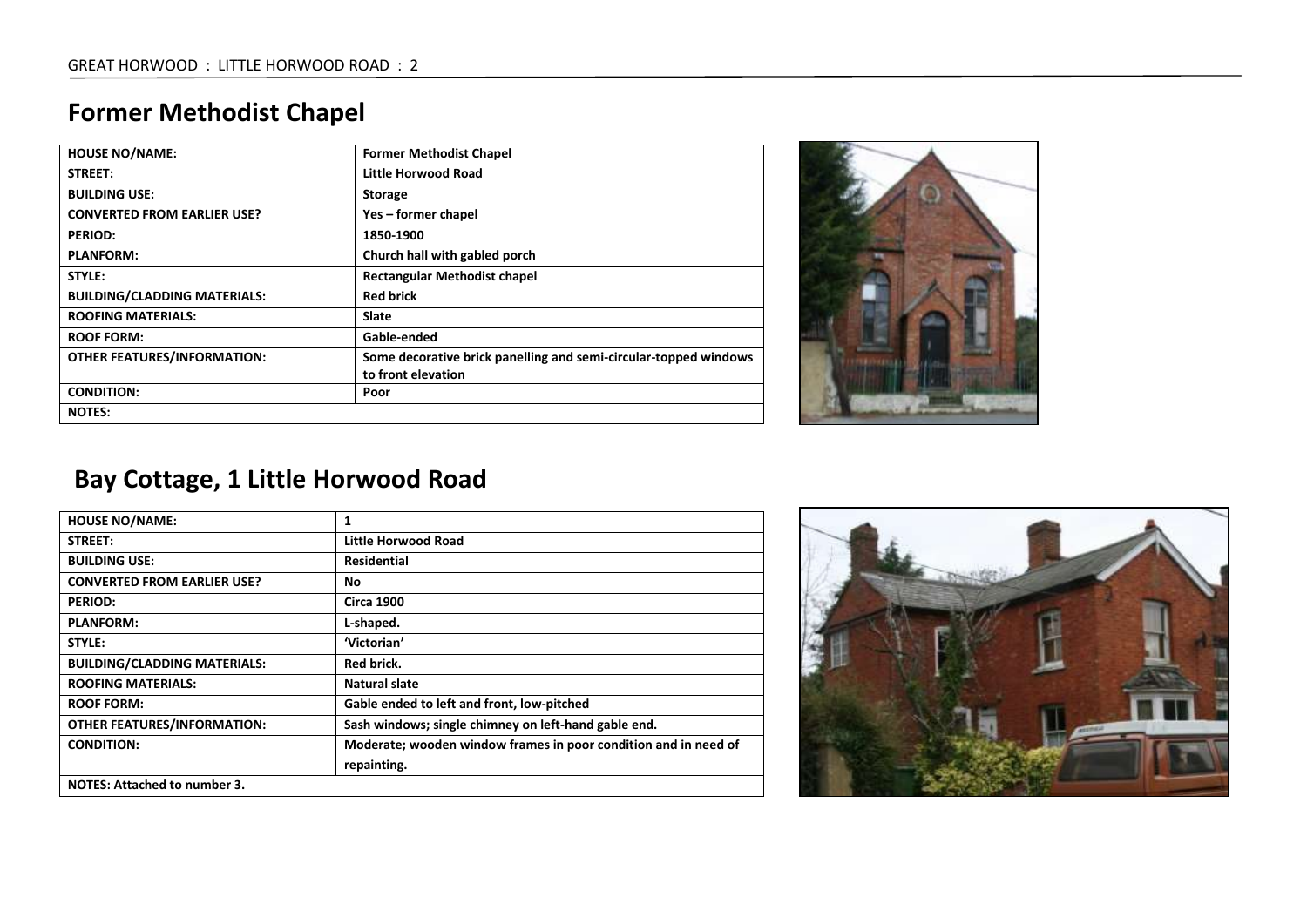| <b>HOUSE NO/NAME:</b>                       | <b>Vine Cottage</b>                                         |
|---------------------------------------------|-------------------------------------------------------------|
| STREET:                                     | 3 Little Horwood Road                                       |
| <b>BUILDING USE:</b>                        | <b>Residential</b>                                          |
| <b>CONVERTED FROM EARLIER USE?</b>          | No.                                                         |
| PERIOD:                                     | C <sub>18</sub>                                             |
| PLANFORM:                                   | Central doorway with twin chimneys at gable ends            |
| STYLE:                                      | Vernacular                                                  |
| <b>BUILDING/CLADDING MATERIALS:</b>         | Patterned brick: alternate red stretchers and blue headers. |
|                                             | <b>Toothed brick eaves.</b>                                 |
| <b>ROOFING MATERIALS:</b>                   | Plain clay tile                                             |
| ROOF FORM:                                  | Gable ended                                                 |
| OTHER FEATURES/INFORMATION:                 | Leaded casement windows; three-panelled front door with     |
|                                             | decorative doorcase and narrow hood on cut scroll brackets. |
| CONDITION:                                  | Good                                                        |
| NOTES: Listed Grade 2. List number 1213361. |                                                             |



| <b>HOUSE NO/NAME:</b>               | 5                                                                                                   |
|-------------------------------------|-----------------------------------------------------------------------------------------------------|
| STREET:                             | Little Horwood Road                                                                                 |
| <b>BUILDING USE:</b>                | <b>Residential</b>                                                                                  |
| <b>CONVERTED FROM EARLIER USE?</b>  | Νo                                                                                                  |
| PERIOD:                             | 1800-1900                                                                                           |
| PLANFORM:                           | Semi-detached with number 7                                                                         |
| STYLE:                              | 'Victorian worker's cottage'                                                                        |
| <b>BUILDING/CLADDING MATERIALS:</b> | <b>Yellow brick</b>                                                                                 |
| <b>ROOFING MATERIALS:</b>           | Natural slate, low-pitched                                                                          |
| <b>ROOF FORM:</b>                   | Gable-ended with setback and lower side wing, also gable-ended;                                     |
|                                     | shared chimney stack to right                                                                       |
| OTHER FEATURES/INFORMATION:         | Modern porch to front with pitched, red-tiled roof                                                  |
| CONDITION:                          | Moderate.                                                                                           |
|                                     | NOTES: In process of modernisation when viewed: first-floor chimney stack being added to gable end. |

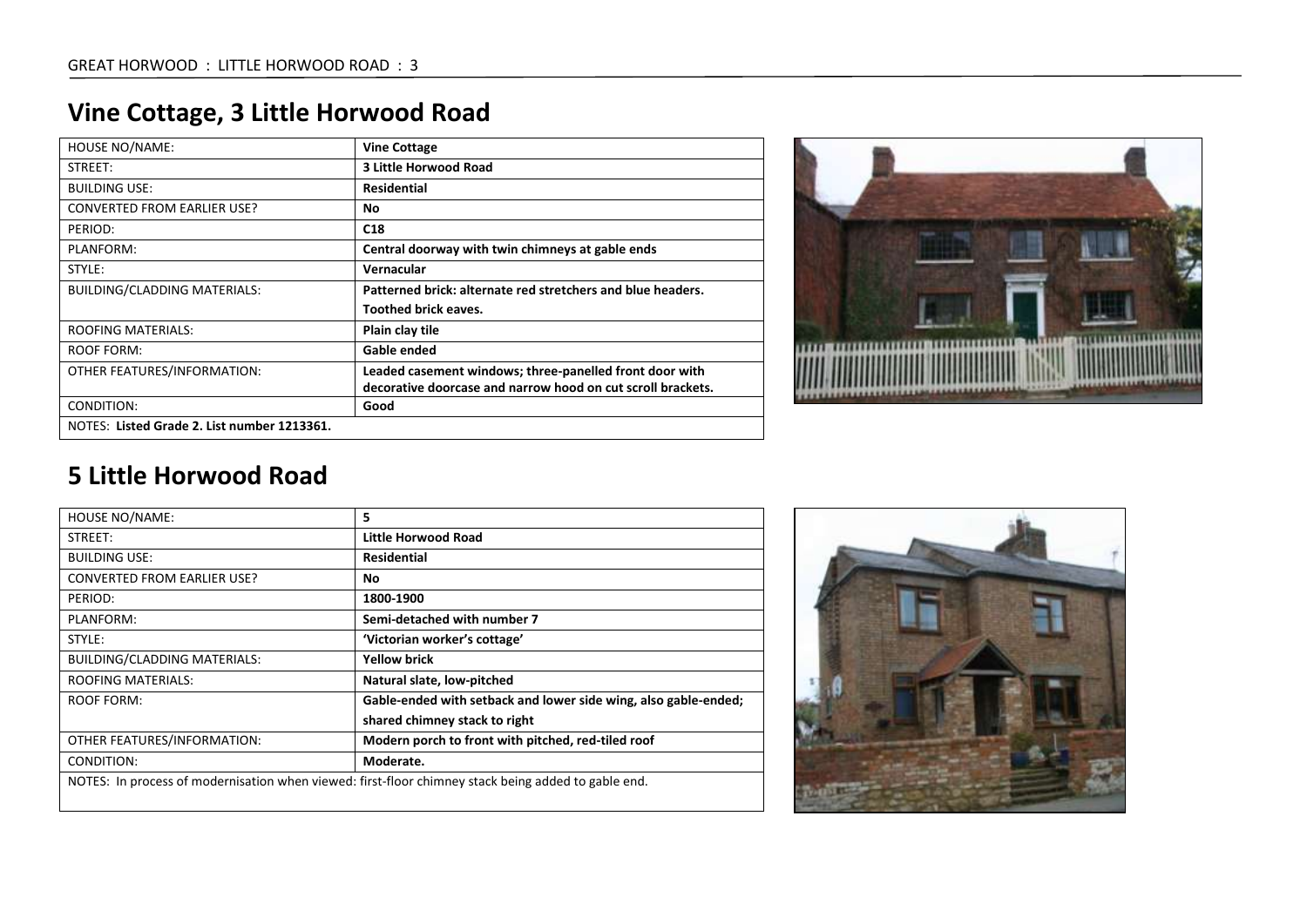| <b>HOUSE NO/NAME:</b>                                                                                  | 7                                                                   |
|--------------------------------------------------------------------------------------------------------|---------------------------------------------------------------------|
| STREET:                                                                                                | Little Horwood Road                                                 |
| <b>BUILDING USE:</b>                                                                                   | <b>Residential</b>                                                  |
| <b>CONVERTED FROM EARLIER USE?</b>                                                                     | No                                                                  |
| PERIOD:                                                                                                | 1800-1900                                                           |
| PLANFORM:                                                                                              | Semi-detached with number 5.                                        |
| STYLE:                                                                                                 | 'Victorian worker's cottage'                                        |
| <b>BUILDING/CLADDING MATERIALS:</b>                                                                    | Yellow brick, with white-brick edging, sills and lintels to windows |
| <b>ROOFING MATERIALS:</b>                                                                              | Natural slate, low-pitched                                          |
| ROOF FORM:                                                                                             | Gable-ended with setback and lower side wing, also gable-ended;     |
|                                                                                                        | shared chimney stack to left                                        |
| OTHER FEATURES/INFORMATION:                                                                            | Modern cross-wing at rear; small porch with slate roof to front.    |
| CONDITION:                                                                                             | Good.                                                               |
| NOTES: First-floor chimney stack on gable end probably a later addition (see note above for number 5). |                                                                     |



# **The Coach House, Grainge Chase**

| <b>HOUSE NO/NAME:</b>                                                                                                  | The Coach House, Grainge Chase                                                 |
|------------------------------------------------------------------------------------------------------------------------|--------------------------------------------------------------------------------|
| STREET:                                                                                                                | Little Horwood Road                                                            |
| <b>BUILDING USE:</b>                                                                                                   | <b>Residential</b>                                                             |
| <b>CONVERTED FROM EARLIER USE?</b>                                                                                     | Former barn                                                                    |
| PERIOD:                                                                                                                | C17 barn converted C20.                                                        |
| PLANFORM:                                                                                                              | 1.5 storeys, with rooflights to upper floor                                    |
| STYLE:                                                                                                                 | Converted barn. List description adds: 'L-plan. 4 bays to road, 3 bays in rear |
|                                                                                                                        | wing at right-angles. C20 cart entry to centre of rear wing on east side.      |
|                                                                                                                        | Queen strut trusses with large curved wind-braces to roof.'                    |
| <b>BUILDING/CLADDING MATERIALS:</b>                                                                                    | Weatherboarded timber frame on brick plinth.                                   |
| <b>ROOFING MATERIALS:</b>                                                                                              | Plain clay                                                                     |
| ROOF FORM:                                                                                                             | Gable-ended                                                                    |
| OTHER FEATURES/INFORMATION:                                                                                            | Small modern porch to front with single-pitched clay-tiled roof                |
| CONDITION:                                                                                                             | Good                                                                           |
| NOTES: Listed Grade 2. Listing number 1213362. Grainge Chase is a modern four-house development, all in similar style. |                                                                                |
| The other three residences (The Granary, Tythe House and The Maltings) are not visible from the road – though a        |                                                                                |
| section of The Maltings can be glimpsed behind the right-hand end of the Coach House (see picture, right).             |                                                                                |

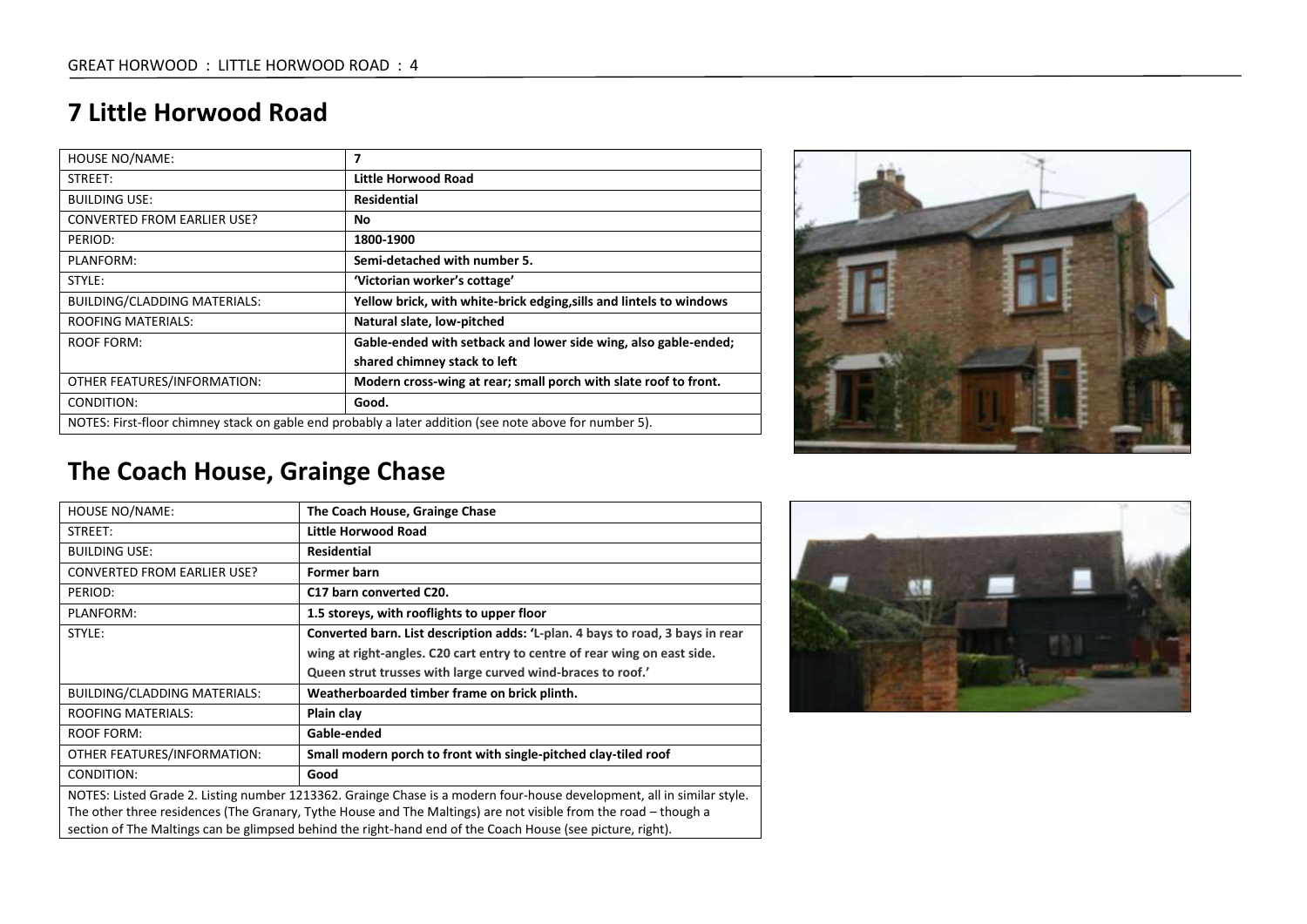| <b>HOUSE NO/NAME:</b>                                                                                               | <b>Rushmere</b>                                                   |
|---------------------------------------------------------------------------------------------------------------------|-------------------------------------------------------------------|
| STREET:                                                                                                             | 9 Little Horwood Road                                             |
| <b>BUILDING USE:</b>                                                                                                | <b>Residential</b>                                                |
| <b>CONVERTED FROM EARLIER USE?</b>                                                                                  | No                                                                |
| PERIOD:                                                                                                             | C <sub>16</sub> or C <sub>17</sub>                                |
| PLANFORM:                                                                                                           | Lobby-entry, two bays of 1.5 storeys with upper-floor windows let |
|                                                                                                                     | into thatch                                                       |
| STYLE:                                                                                                              | Vernacular                                                        |
| BUILDING/CLADDING MATERIALS:                                                                                        | Timber box frame with curved braces and painted-brick infill.     |
| <b>ROOFING MATERIALS:</b>                                                                                           | Thatch with decorative ridge                                      |
| <b>ROOF FORM:</b>                                                                                                   | Half-hipped with central chimney                                  |
| OTHER FEATURES/INFORMATION:                                                                                         |                                                                   |
| CONDITION:                                                                                                          | Good                                                              |
| NOTES: Listed Grade 2. List number 1213428. List description adds: 'Interior has room with plain panelling to first |                                                                   |
| floor right.'                                                                                                       |                                                                   |

## **Rushmere, 9 Little Horwood Road**



## **Knowle House, 9a Little Horwood Road**

| <b>HOUSE NO/NAME:</b>               | <b>Knowle House</b>                                   |
|-------------------------------------|-------------------------------------------------------|
| STREET:                             | 9a Little Horwood Road                                |
| <b>BUILDING USE:</b>                | Residential                                           |
| <b>CONVERTED FROM EARLIER USE?</b>  | No                                                    |
| PERIOD:                             | Post-1960                                             |
| PLANFORM:                           | 1.5 storeys with hipped dormer windows to upper rooms |
| STYLE:                              | <b>Bungalow</b>                                       |
| <b>BUILDING/CLADDING MATERIALS:</b> | <b>Red brick</b>                                      |
| <b>ROOFING MATERIALS:</b>           | Concrete tile                                         |
| ROOF FORM:                          | Gable-ended with chi8mney to right-hand gable         |
| OTHER FEATURES/INFORMATION:         |                                                       |
| CONDITION:                          | Moderate                                              |
| NOTES:                              |                                                       |

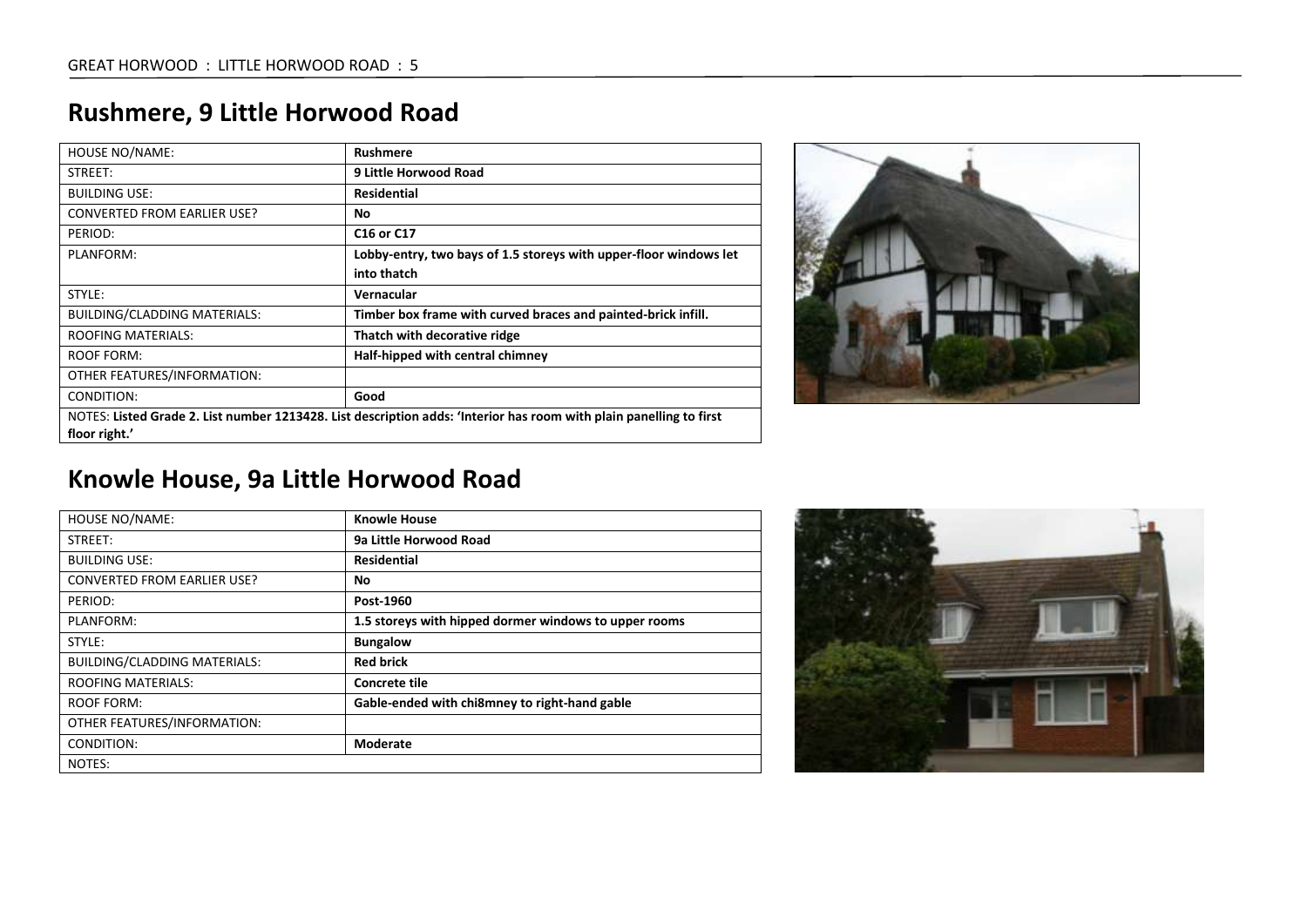| <b>HOUSE NO/NAME:</b>               | <b>Chestnut House</b>                   |
|-------------------------------------|-----------------------------------------|
| STREET:                             | 9b Little Horwood Road                  |
| <b>BUILDING USE:</b>                | <b>Residential</b>                      |
| <b>CONVERTED FROM EARLIER USE?</b>  | No                                      |
| PERIOD:                             | Post-1960                               |
| PLANFORM:                           | L-shaped; 1.5 storeys                   |
| STYLE:                              | 'Modern vernacular'                     |
| <b>BUILDING/CLADDING MATERIALS:</b> | <b>Multi-coloured brick</b>             |
| <b>ROOFING MATERIALS:</b>           | Plain clay tile                         |
| <b>ROOF FORM:</b>                   | Gable-ended with steep pitch            |
| OTHER FEATURES/INFORMATION:         | Door hood with single-pitched tile roof |
| CONDITION:                          | Good                                    |
| NOTES:                              |                                         |

## **Chestnut House, 9b Little Horwood Road**



#### **Braethorn, 11 Little Horwood Road**

| <b>HOUSE NO/NAME:</b>                                                                                                  | <b>Braethorn</b>                                                  |
|------------------------------------------------------------------------------------------------------------------------|-------------------------------------------------------------------|
| STREET:                                                                                                                | 11 Little Horwood Road                                            |
| <b>BUILDING USE:</b>                                                                                                   | Residential                                                       |
| <b>CONVERTED FROM EARLIER USE?</b>                                                                                     | No                                                                |
| PERIOD:                                                                                                                | C17, but completely reconstructed in late c20                     |
| PLANFORM:                                                                                                              | Lobby entry; 1.5 storeys with upper-floor windows let into thatch |
| STYLE:                                                                                                                 | Vernacular                                                        |
| <b>BUILDING/CLADDING MATERIALS:</b>                                                                                    | Modern box frame (maybe following original) with brick infill     |
| <b>ROOFING MATERIALS:</b>                                                                                              | Thatch, with decorative ridge and front extension to protect from |
|                                                                                                                        | door, supported on two timber posts.                              |
| ROOF FORM:                                                                                                             | Half-hipped with off-centre chimney                               |
| OTHER FEATURES/INFORMATION:                                                                                            |                                                                   |
| CONDITION:                                                                                                             | Good, but heavily restored                                        |
| NOTES: Listed Grade 2. List number 1213458. List description indicates that the C20 reconstruction was faithful to the |                                                                   |

**original building, except for the replacement of earlier rendering over timber frame with an exposed frame with brick infill panels. List description suggests that the narrower left-hand bay may be a later addition.**

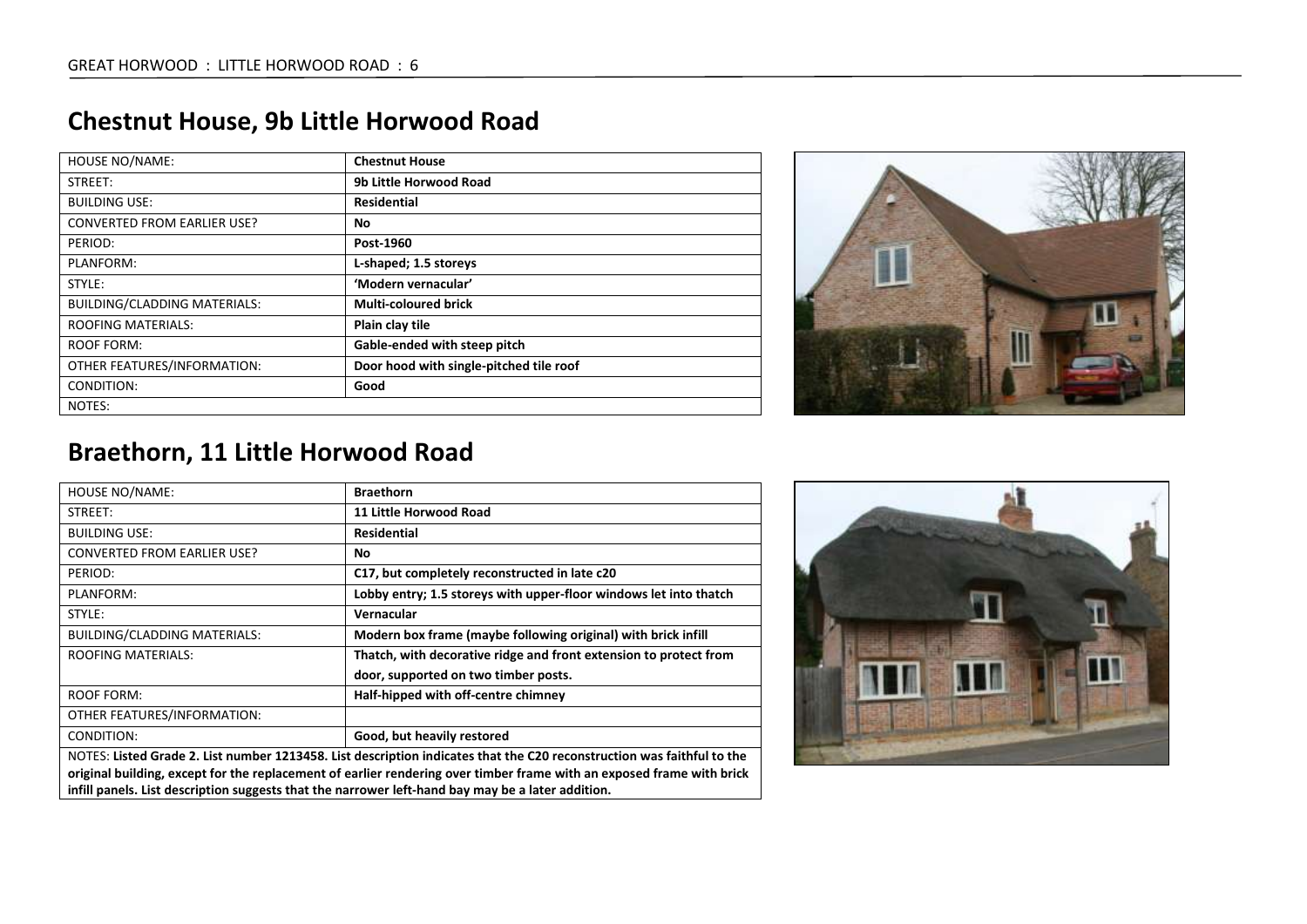| <b>HOUSE NO/NAME:</b>               | <b>Cherry Cottage</b>                                |
|-------------------------------------|------------------------------------------------------|
| STREET:                             | 13 Little Horwood Road                               |
| <b>BUILDING USE:</b>                | <b>Residential</b>                                   |
| <b>CONVERTED FROM EARLIER USE?</b>  | No                                                   |
| PERIOD:                             | C19                                                  |
| PLANFORM:                           | Double-pile; central doorway with gable-end chimneys |
| STYLE:                              | Vernacular                                           |
| <b>BUILDING/CLADDING MATERIALS:</b> | <b>Painted brick</b>                                 |
| <b>ROOFING MATERIALS:</b>           | Natural slate                                        |
| <b>ROOF FORM:</b>                   | Low-pitched gable-ended                              |
| OTHER FEATURES/INFORMATION:         | Sash windows                                         |
| CONDITION:                          | Good                                                 |
| NOTES:                              |                                                      |



#### **13a and 13b Little Horwood Road**

| <b>HOUSE NO/NAME:</b>                                             | 13a and 13b                                                         |
|-------------------------------------------------------------------|---------------------------------------------------------------------|
| STREET:                                                           | Little Horwood Road                                                 |
| <b>BUILDING USE:</b>                                              | <b>Residential</b>                                                  |
| <b>CONVERTED FROM EARLIER USE?</b>                                | No                                                                  |
| PERIOD:                                                           | Post-1960                                                           |
| PLANFORM:                                                         | Truncated L-shape, with forward-facing gable                        |
| STYLE:                                                            |                                                                     |
| <b>BUILDING/CLADDING MATERIALS:</b>                               | <b>Red brick</b>                                                    |
| <b>ROOFING MATERIALS:</b>                                         | <b>Artificial slate</b>                                             |
| ROOF FORM:                                                        | Gable-ended                                                         |
| OTHER FEATURES/INFORMATION:                                       | Pentice slate roof providing shelter for front door and one ground- |
|                                                                   | floor window.                                                       |
| NOTES: A 'mirrored pair' of detached houses with garages to rear. |                                                                     |



# **Cherry Cottage, 13 Little Horwood Road**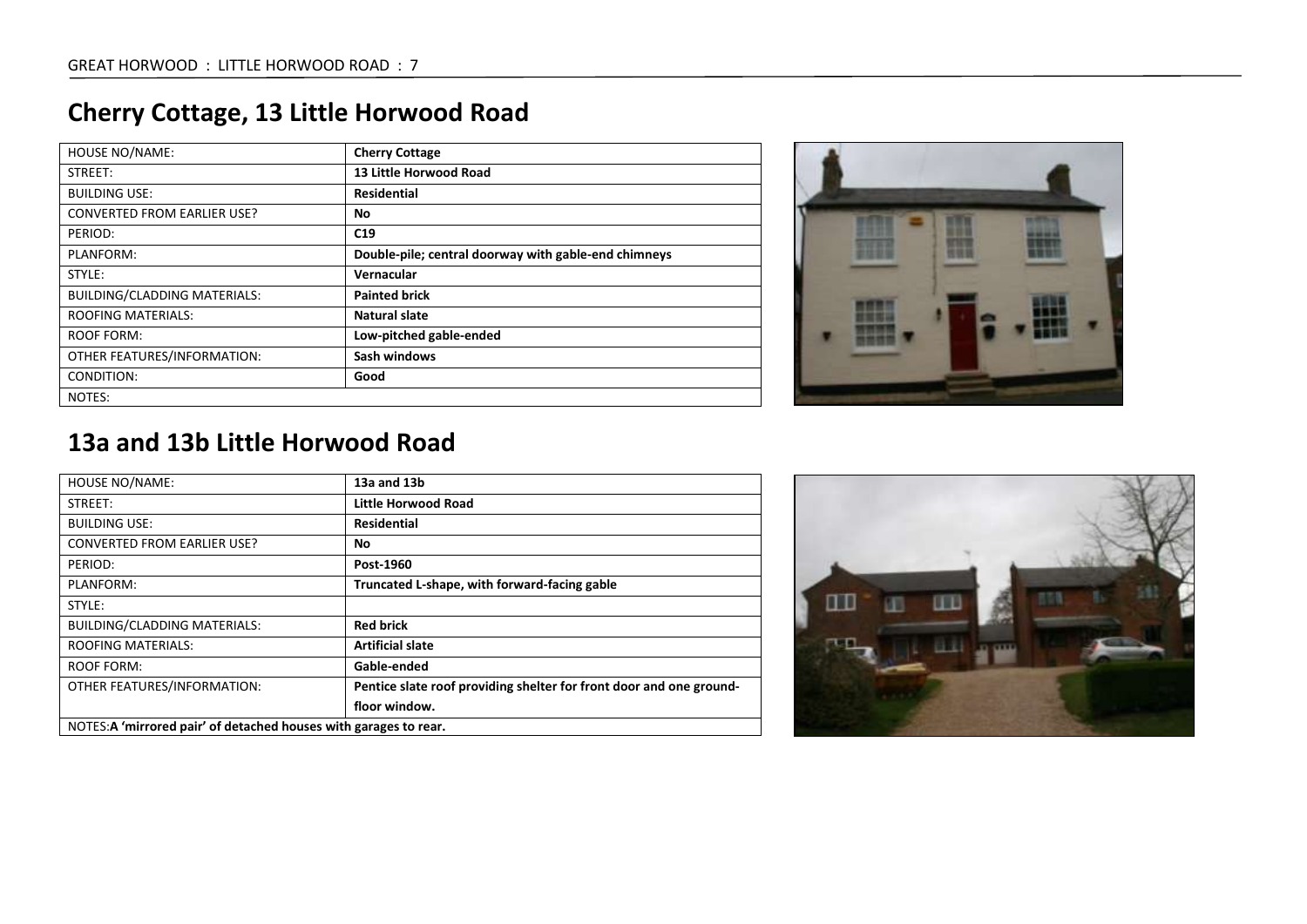| <b>HOUSE NO/NAME:</b>                       | 15 (formerly Garryboy)                                               |
|---------------------------------------------|----------------------------------------------------------------------|
| STREET:                                     | Little Horwood Road                                                  |
| <b>BUILDING USE:</b>                        | <b>Residential</b>                                                   |
| <b>CONVERTED FROM EARLIER USE?</b>          | No                                                                   |
| PERIOD:                                     | C17, altered and extended C19. C20 single-storey extension to right. |
| PLANFORM:                                   | Lobby entry; 5 bays of 1.5 storeys with upper-floor windows set into |
|                                             | thatch. Original C17 3 bays to left.                                 |
| STYLE:                                      | Vernacular                                                           |
| <b>BUILDING/CLADDING MATERIALS:</b>         | Timber box frame with straight braces and square rendered infill     |
|                                             | panels. Mixed stone and brick plinth.                                |
| <b>ROOFING MATERIALS:</b>                   | Thatched with decorative ridge                                       |
| ROOF FORM:                                  | Half-hipped                                                          |
| OTHER FEATURES/INFORMATION:                 | Built at right-angle to road; modern porch with pitched tiled-roof   |
| CONDITION:                                  | Good                                                                 |
| NOTES: Listed Grade 2. List number 1289094. |                                                                      |



| <b>HOUSE NO/NAME:</b>                                                                                                                              | 17                                                               |
|----------------------------------------------------------------------------------------------------------------------------------------------------|------------------------------------------------------------------|
| STREET:                                                                                                                                            | Little Horwood Road                                              |
| <b>BUILDING USE:</b>                                                                                                                               | <b>Residential</b>                                               |
| <b>CONVERTED FROM EARLIER USE?</b>                                                                                                                 | No.                                                              |
| PERIOD:                                                                                                                                            | C15                                                              |
| PLANFORM:                                                                                                                                          | End-terrace cottage, attached to number 19. Two bays, 2 storeys  |
|                                                                                                                                                    | with central chimney.                                            |
| STYLE:                                                                                                                                             | Vernacular                                                       |
| <b>BUILDING/CLADDING MATERIALS:</b>                                                                                                                | Timber frame cased in brick, with Pebbledash to front.           |
| <b>ROOFING MATERIALS:</b>                                                                                                                          | Natural slate, but on a steeper-pitch roof than usual for slate. |
| ROOF FORM:                                                                                                                                         | Gable-ended with internal chimney                                |
| OTHER FEATURES/INFORMATION:                                                                                                                        | Modern open porch of timber and brick with pitched slate roof.   |
| CONDITION:                                                                                                                                         | Good                                                             |
| NOTES: Listed Grade 2 (with number 19). List number 1289066. List description notes three cruck trusses in the two<br>right-hand bays (number 19). |                                                                  |
|                                                                                                                                                    |                                                                  |

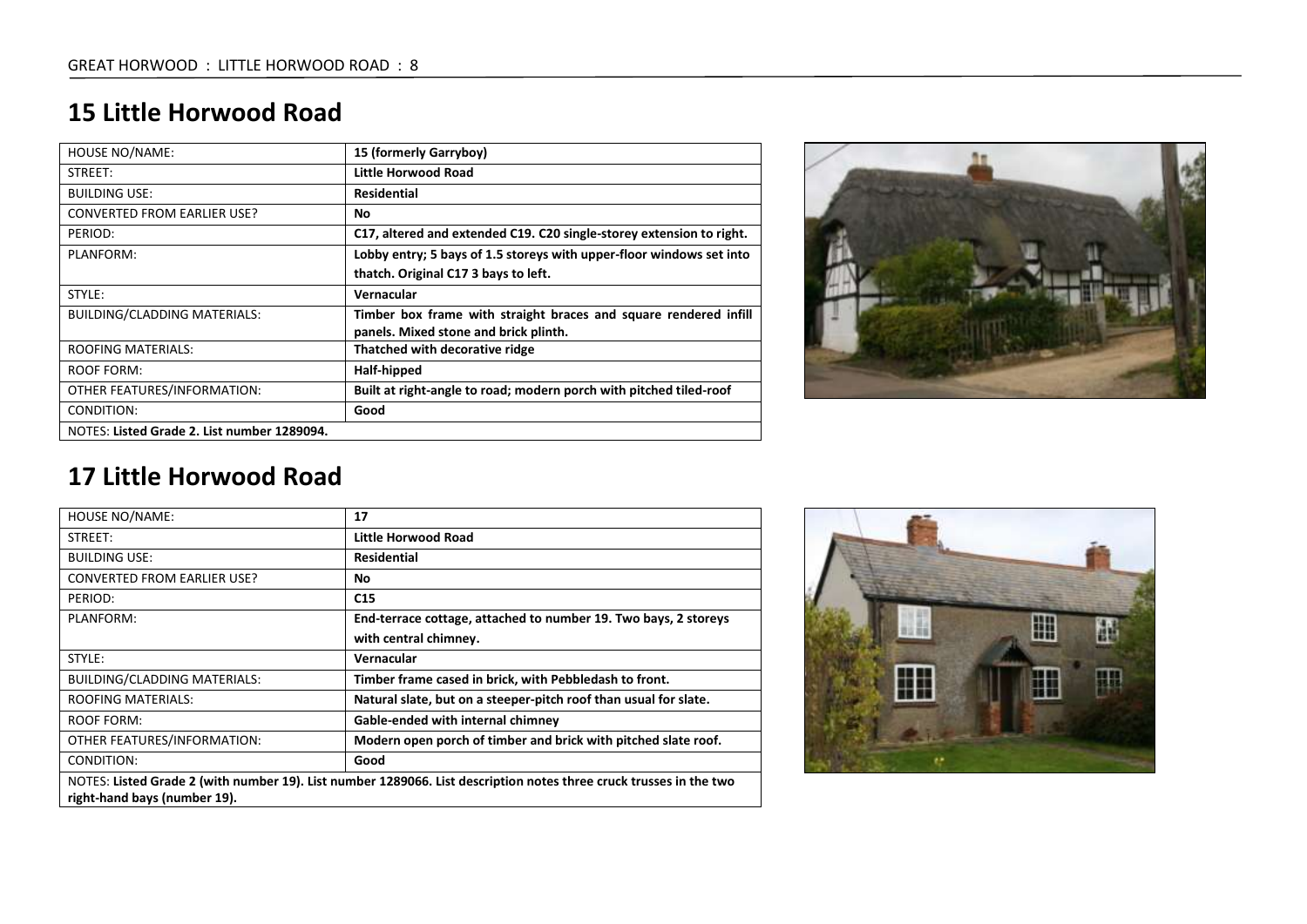| HOUSE NO/NAME:                                                                                                                                          | 19                                                                       |
|---------------------------------------------------------------------------------------------------------------------------------------------------------|--------------------------------------------------------------------------|
| STREET:                                                                                                                                                 | Little Horwood Road                                                      |
| <b>BUILDING USE:</b>                                                                                                                                    | <b>Residential</b>                                                       |
| <b>CONVERTED FROM EARLIER USE?</b>                                                                                                                      | No.                                                                      |
| PERIOD:                                                                                                                                                 | C15, altered, with C20 single-storey brick, flat-roof extension to right |
| PLANFORM:                                                                                                                                               | End-terrace cottage, attached to number 17, which it matches in          |
|                                                                                                                                                         | external style and features. Two bays with central chimney.              |
| STYLE:                                                                                                                                                  | Vernacular                                                               |
| <b>BUILDING/CLADDING MATERIALS:</b>                                                                                                                     | Timber frame cased in brick, with pebbledash to front.                   |
| <b>ROOFING MATERIALS:</b>                                                                                                                               | Natural slate, but on a steeper-pitch roof than usual for slate.         |
| <b>ROOF FORM:</b>                                                                                                                                       | Gable-ended with internal chimney                                        |
| OTHER FEATURES/INFORMATION:                                                                                                                             | Modern open porch of timber and brick with pitched slate roof            |
| CONDITION:                                                                                                                                              | Good                                                                     |
| NOTES: Listed Grade 2 (with number 17). List number 1289066. List description adds: '3 cruck trusses and part of<br>timber frame visible in rear wall.' |                                                                          |



| HOUSE NO/NAME:                                                                              | 21                                                             |
|---------------------------------------------------------------------------------------------|----------------------------------------------------------------|
| STREET:                                                                                     | Little Horwood Road                                            |
| <b>BUILDING USE:</b>                                                                        | Residential                                                    |
| <b>CONVERTED FROM EARLIER USE?</b>                                                          | Previously two dwellings, numbers 21 and 23.                   |
| PERIOD:                                                                                     | C19, heavily renovated in 1973                                 |
| PLANFORM:                                                                                   | <b>Gable-ended with end chimneys</b>                           |
| STYLE:                                                                                      | Vernacular                                                     |
| <b>BUILDING/CLADDING MATERIALS:</b>                                                         | Yellow brick with red-brick window and door surrounds          |
| <b>ROOFING MATERIALS:</b>                                                                   | Natural slate on a low-pitch roof                              |
| <b>ROOF FORM:</b>                                                                           | Gable-ended                                                    |
| OTHER FEATURES/INFORMATION:                                                                 | Central door in not-quite-symmetrical frontage: left and right |
|                                                                                             | window placements and forms do not match.                      |
| CONDITION:                                                                                  | Good                                                           |
| NOTES: Numbers 21 and 23 were merged when the present occupier moved into the house in 1973 |                                                                |

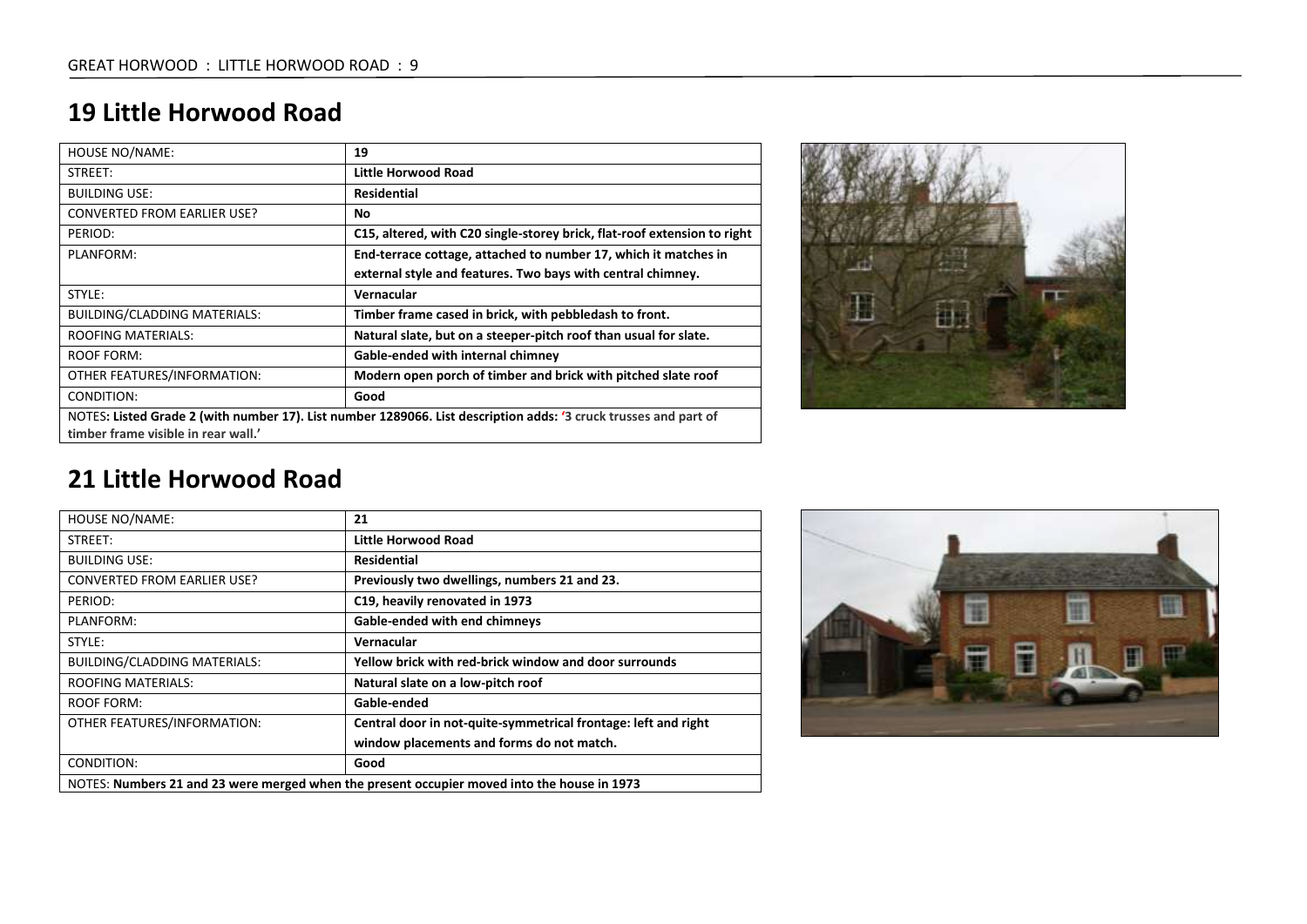| <b>HOUSE NO/NAME:</b>                                                                              | 25                                                                |
|----------------------------------------------------------------------------------------------------|-------------------------------------------------------------------|
| STREET:                                                                                            | Little Horwood Road                                               |
| <b>BUILDING USE:</b>                                                                               | <b>Residential</b>                                                |
| <b>CONVERTED FROM EARLIER USE?</b>                                                                 | No                                                                |
| PERIOD:                                                                                            | 1900-1920 (believed to be 1912)                                   |
| PLANFORM:                                                                                          | Semi-detached with number 27                                      |
| STYLE:                                                                                             | 'Edwardian'                                                       |
| <b>BUILDING/CLADDING MATERIALS:</b>                                                                | Red brick with plain stone corner quoins and decorative stonework |
|                                                                                                    | to bay window and window and door lintels.                        |
| <b>ROOFING MATERIALS:</b>                                                                          | Natural slate on a low-pitch roof                                 |
| ROOF FORM:                                                                                         | Hipped, with twin end chimneys and shared central chimney stack   |
| OTHER FEATURES/INFORMATION:                                                                        |                                                                   |
| CONDITION:                                                                                         | Good                                                              |
| NOTES: Conversion of probable former stable (left in picture) in progress when viewing took place. |                                                                   |



| <b>HOUSE NO/NAME:</b>                           | <b>Grenville Cottage</b>                                                                                        |
|-------------------------------------------------|-----------------------------------------------------------------------------------------------------------------|
| STREET:                                         | 27 Little Horwood Road                                                                                          |
| <b>BUILDING USE:</b>                            | Residential                                                                                                     |
| CONVERTED FROM EARLIER USE?                     | No                                                                                                              |
| PERIOD:                                         | 1900-1920 (believed to be 1912)                                                                                 |
| PLANFORM:                                       | Semi-detached with number 25                                                                                    |
| STYLE:                                          | 'Edwardian'                                                                                                     |
| <b>BUILDING/CLADDING MATERIALS:</b>             | Red brick with plain stone corner quoins and decorative stonework<br>to bay window and window and door lintels. |
| <b>ROOFING MATERIALS:</b>                       | Natural slate on a low-pitch roof                                                                               |
| ROOF FORM:                                      | Hipped, with twin end chimneys and shared central chimney stack                                                 |
| OTHER FEATURES/INFORMATION:                     |                                                                                                                 |
| CONDITION:                                      | Good                                                                                                            |
| NOTES: Modern brick extension to right-hand end |                                                                                                                 |

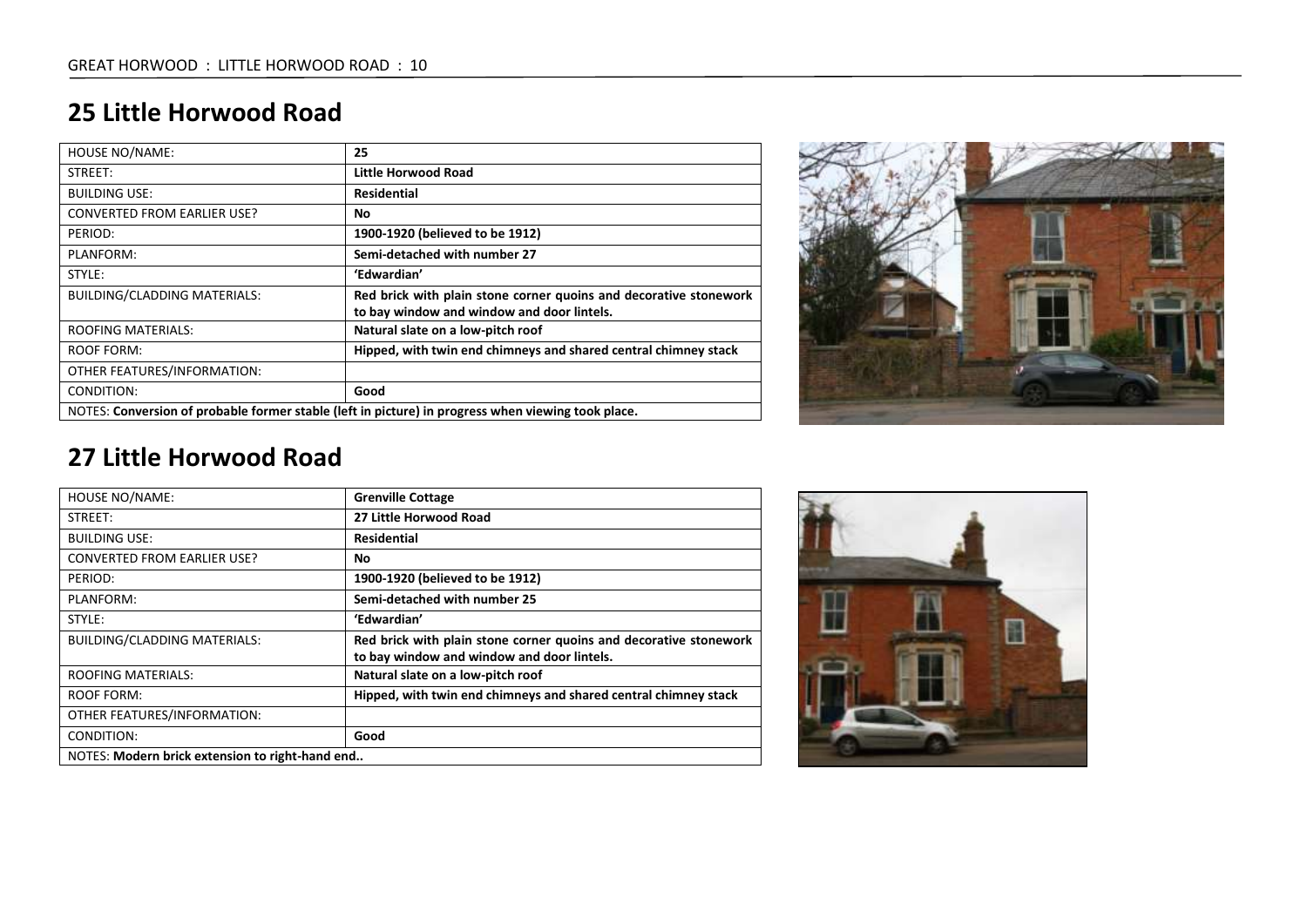### **2a and 2b Little Horwood Road**

| <b>HOUSE NO/NAME:</b>               | 2a and 2b                                                    |
|-------------------------------------|--------------------------------------------------------------|
| STREET:                             | Little Horwood Road                                          |
| <b>BUILDING USE:</b>                | Residential                                                  |
| <b>CONVERTED FROM EARLIER USE?</b>  | On site of earlier building, now demolished                  |
| PERIOD:                             | Post-1960                                                    |
| PLANFORM:                           | Semi-detached pair of houses                                 |
| STYLE:                              | Modern                                                       |
| <b>BUILDING/CLADDING MATERIALS:</b> | Red brick ground floor, with red-tile hanging to first floor |
| <b>ROOFING MATERIALS:</b>           | <b>Concrete tiles</b>                                        |
| <b>ROOF FORM:</b>                   | Gable-ended, low-pitch                                       |
| OTHER FEATURES/INFORMATION:         | Modern 'picture windows'                                     |
| CONDITION:                          | Good                                                         |
| NOTES:                              |                                                              |



## **Five Penny Farm, 2 Little Horwood Road**

| <b>HOUSE NO/NAME:</b>                                                                                               | <b>Five Penny Farm</b>                                              |
|---------------------------------------------------------------------------------------------------------------------|---------------------------------------------------------------------|
| STREET:                                                                                                             | 2 Little Horwood Road                                               |
| <b>BUILDING USE:</b>                                                                                                | <b>Residential</b>                                                  |
| <b>CONVERTED FROM EARLIER USE?</b>                                                                                  | Former farm                                                         |
| PERIOD:                                                                                                             | Late C18 with C20 extension                                         |
| PLANFORM:                                                                                                           | Three-bay 1.5-storey C18 range parallel to road, with modern        |
|                                                                                                                     | L-shaped 1.5-storey extension at rear (most likely in former        |
|                                                                                                                     | farmyard; not wide access gate)                                     |
| STYLE:                                                                                                              | Vernacular with modern extension                                    |
| <b>BUILDING/CLADDING MATERIALS:</b>                                                                                 | C18 range: Painted brick on rubblestone plinth. Right gable end red |
|                                                                                                                     | brick with blue diaper pattern. Modern range: red brick             |
| <b>ROOFING MATERIALS:</b>                                                                                           | C <sub>18</sub> range: Thatch. Modern range: Plain tiles            |
| <b>ROOF FORM:</b>                                                                                                   | C18 range: gable-ended with internal chimney; upper-floor windows   |
|                                                                                                                     | set into thatch. Modern range: Gable-ended with quarter-hips and    |
|                                                                                                                     | hipped-roof dormer windows.                                         |
| OTHER FEATURES/INFORMATION:                                                                                         | Some leaded casement windows.                                       |
| CONDITION:                                                                                                          | Good                                                                |
| NOTES: Listed Grade 2. List number 1213363. Listing description addsx: 'Interior retains timber-framed partition    |                                                                     |
| walls.'From its form, probably a rebuild in brick of a timber-framed building destroyed in the village fire of 1781 |                                                                     |

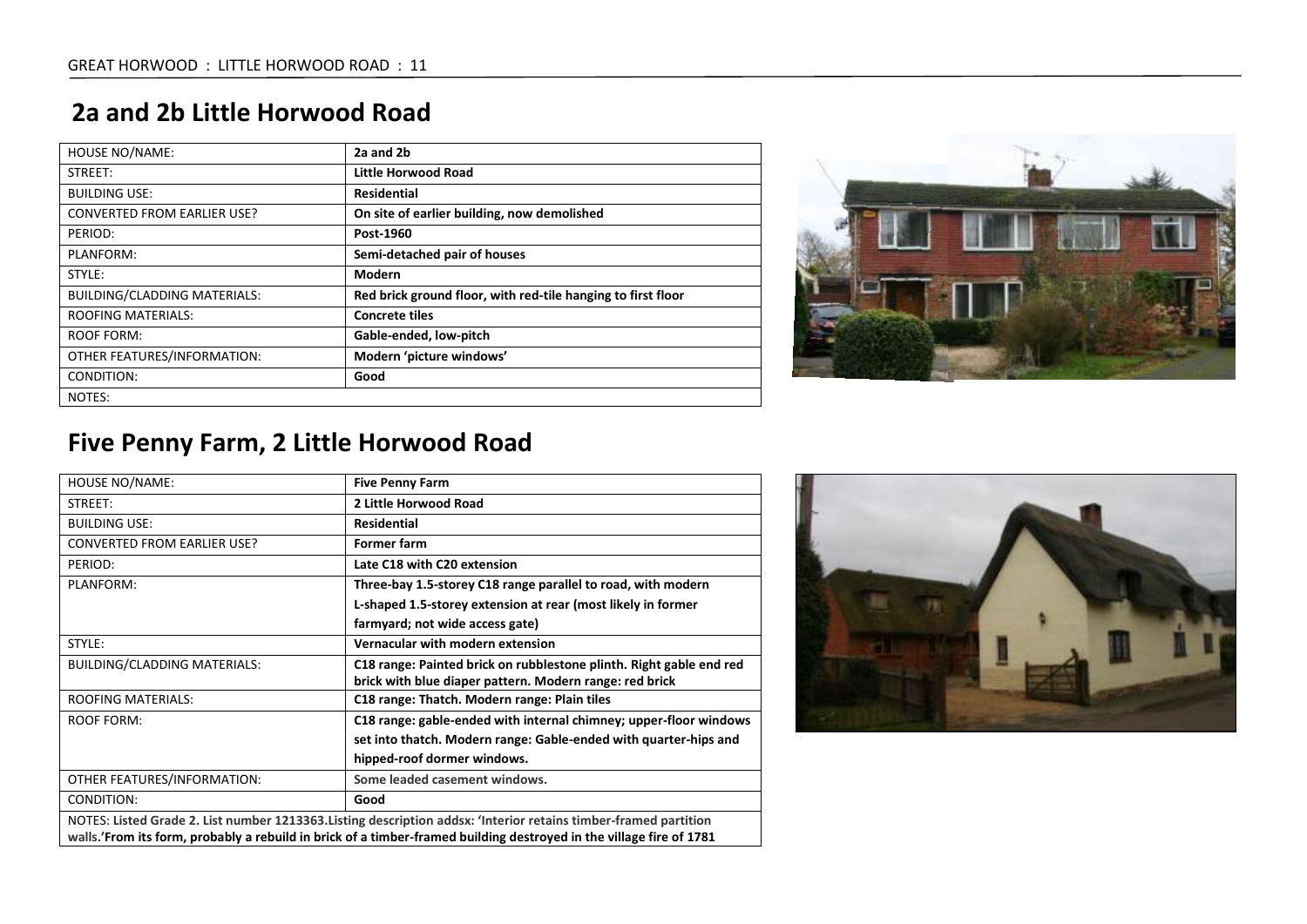| <b>HOUSE NO/NAME:</b>               | <b>The Laurels</b>                                              |
|-------------------------------------|-----------------------------------------------------------------|
| STREET:                             | <b>4 Little Horwood Road</b>                                    |
| <b>BUILDING USE:</b>                | <b>Residential</b>                                              |
| <b>CONVERTED FROM EARLIER USE?</b>  | On site of earlier building, now demolished                     |
| PERIOD:                             | 1850-1900                                                       |
| PLANFORM:                           | Asymmetrical, with front door to right and segmented bay window |
|                                     | to left                                                         |
| STYLE:                              | 'Victorian cottage'                                             |
| <b>BUILDING/CLADDING MATERIALS:</b> | Mixed red and yellow brick                                      |
| <b>ROOFING MATERIALS:</b>           | Natural slate                                                   |
| ROOF FORM:                          | Gable-ended, low-pitched, with single chimney to left           |
| OTHER FEATURES/INFORMATION:         | Original panelled front door and sash windows to first floor;   |
|                                     | replacement PVC windows to ground floor.                        |
| CONDITION:                          | Moderate                                                        |
| NOTES:                              |                                                                 |



| HOUSE NO/NAME:                                                                                                     | 6                                                                   |
|--------------------------------------------------------------------------------------------------------------------|---------------------------------------------------------------------|
| STREET:                                                                                                            | Little Horwood Road                                                 |
| <b>BUILDING USE:</b>                                                                                               | Residential                                                         |
| <b>CONVERTED FROM EARLIER USE?</b>                                                                                 | Previously a small terrace, numbers 6, 8 and 10                     |
| PERIOD:                                                                                                            | C17                                                                 |
| PLANFORM:                                                                                                          | Retains appearance of a terrace, though now one dwelling; 4 bays of |
|                                                                                                                    | 1.5 storeys; single range parallel to road                          |
| STYLE:                                                                                                             | Vernacular                                                          |
| <b>BUILDING/CLADDING MATERIALS:</b>                                                                                | <b>Rendered timber frame</b>                                        |
| <b>ROOFING MATERIALS:</b>                                                                                          | <b>Thatch</b>                                                       |
| ROOF FORM:                                                                                                         | Gable-end to right with chimney, half-hip to left; two internal     |
|                                                                                                                    | chimneys and oine to right-hand gable; upper-floor windows set      |
|                                                                                                                    | into thatch                                                         |
| OTHER FEATURES/INFORMATION:                                                                                        | Some leaded casement windows                                        |
| CONDITION:                                                                                                         | Good                                                                |
| NOTES: Listed Grade 2. List number 1213484. List description adds: 'Chimney stack with thin bricks to base between |                                                                     |
| left-hand bays, smaller brick stacks between right-hand bays and external to right gable.'                         |                                                                     |

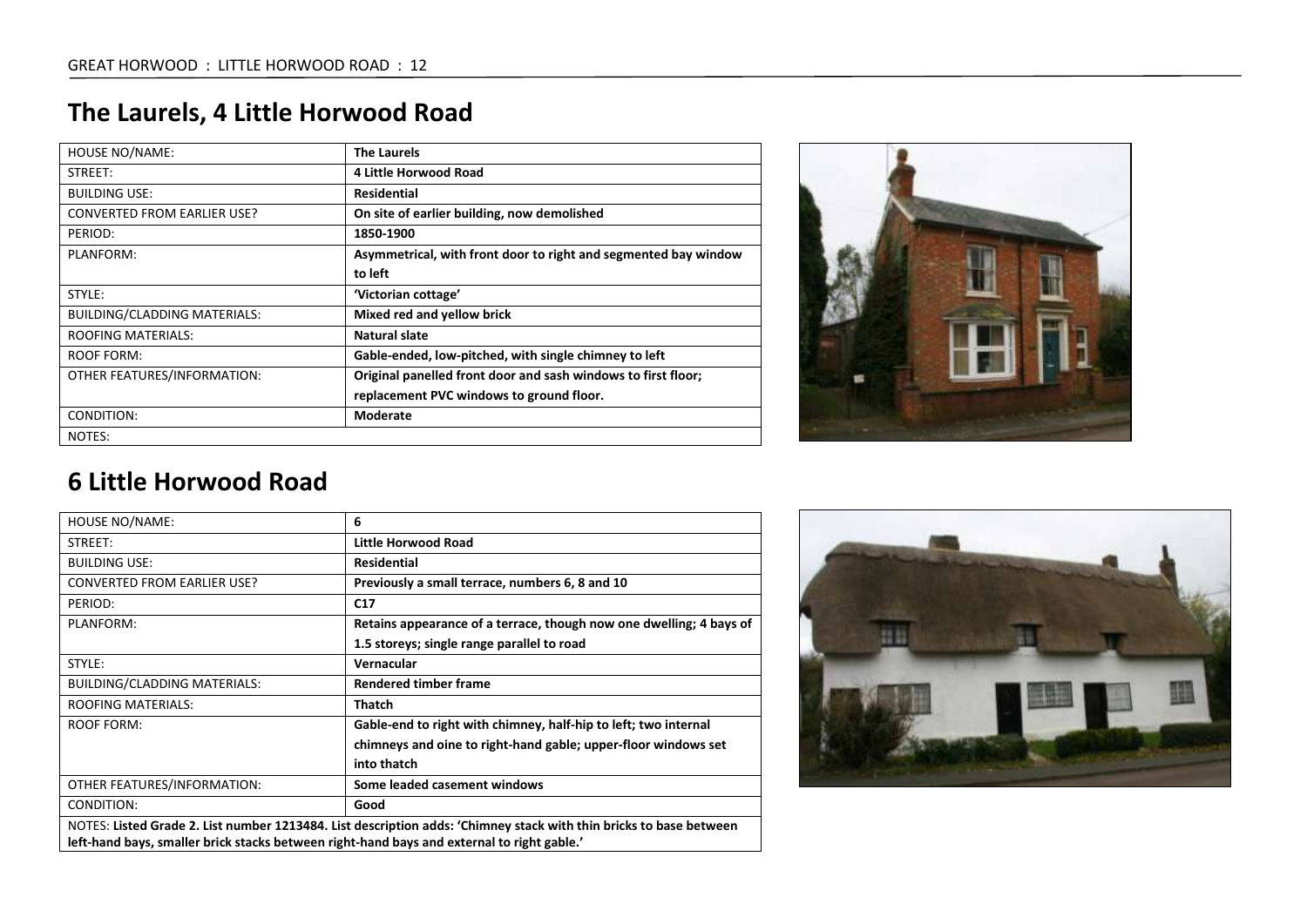| <b>HOUSE NO/NAME:</b>              | <b>Tudor Cottage</b>                                                                                                 |
|------------------------------------|----------------------------------------------------------------------------------------------------------------------|
| STREET:                            | 12 Little Horwood Road                                                                                               |
| <b>BUILDING USE:</b>               | <b>Residential</b>                                                                                                   |
| <b>CONVERTED FROM EARLIER USE?</b> | Formerly a butcher's shop                                                                                            |
| PERIOD:                            | C <sub>16</sub> or C <sub>17</sub>                                                                                   |
| PLANFORM:                          | Lobby entry, two bays of 1.5 storeys with single-story lean-to to left.                                              |
|                                    | Modern single-storey extension to rear.                                                                              |
| STYLE:                             | Vernacular                                                                                                           |
| BUILDING/CLADDING MATERIALS:       | Timber frame, close-studded, with curved braces and rendered<br>panels. Modern extension rendered.                   |
| <b>ROOFING MATERIALS:</b>          | Thatch. Modern extension has machine-made tiles.                                                                     |
| ROOF FORM:                         | Half-hipped with extension over lean-to; central chimney; upper-                                                     |
|                                    | floor windows set into thatch                                                                                        |
| OTHER FEATURES/INFORMATION:        |                                                                                                                      |
| CONDITION:                         | Good                                                                                                                 |
| and stop-chamfered joists.'        | NOTES: Listed Grade 2. List number 1213548. List description adds: 'Ground floor room to left has massive spine beam |

## **Tudor Cottage, 12 Little Horwood Road**



## **Old Timbers, 14 Little Horwood Road**

| <b>HOUSE NO/NAME:</b>                                                                                             | <b>Old Timbers</b>                                                   |
|-------------------------------------------------------------------------------------------------------------------|----------------------------------------------------------------------|
| STREET:                                                                                                           | 14 Little Horwood Road                                               |
| <b>BUILDING USE:</b>                                                                                              | <b>Residential</b>                                                   |
| <b>CONVERTED FROM EARLIER USE?</b>                                                                                | No                                                                   |
| PERIOD:                                                                                                           | C17                                                                  |
| PLANFORM:                                                                                                         | Two bays of two storeys, at right-angle to road, with modern single- |
|                                                                                                                   | storey extension to left.                                            |
| STYLE:                                                                                                            | Vernacular                                                           |
| BUILDING/CLADDING MATERIALS:                                                                                      | Timber box frame, square panels with straight braces, rendered.      |
|                                                                                                                   | Modern extension rendered.                                           |
| <b>ROOFING MATERIALS:</b>                                                                                         | Thatch. Modern extension has machine-made tiles.                     |
| ROOF FORM:                                                                                                        | Gable-ended with external chimney to left (now internal)             |
| CONDITION:                                                                                                        | Good                                                                 |
| NOTES: Listed Grade 2. List number 1289069. List description adds: 'Interior of house has massive chamfered spine |                                                                      |
| beams and stop chamfered joists.'                                                                                 |                                                                      |

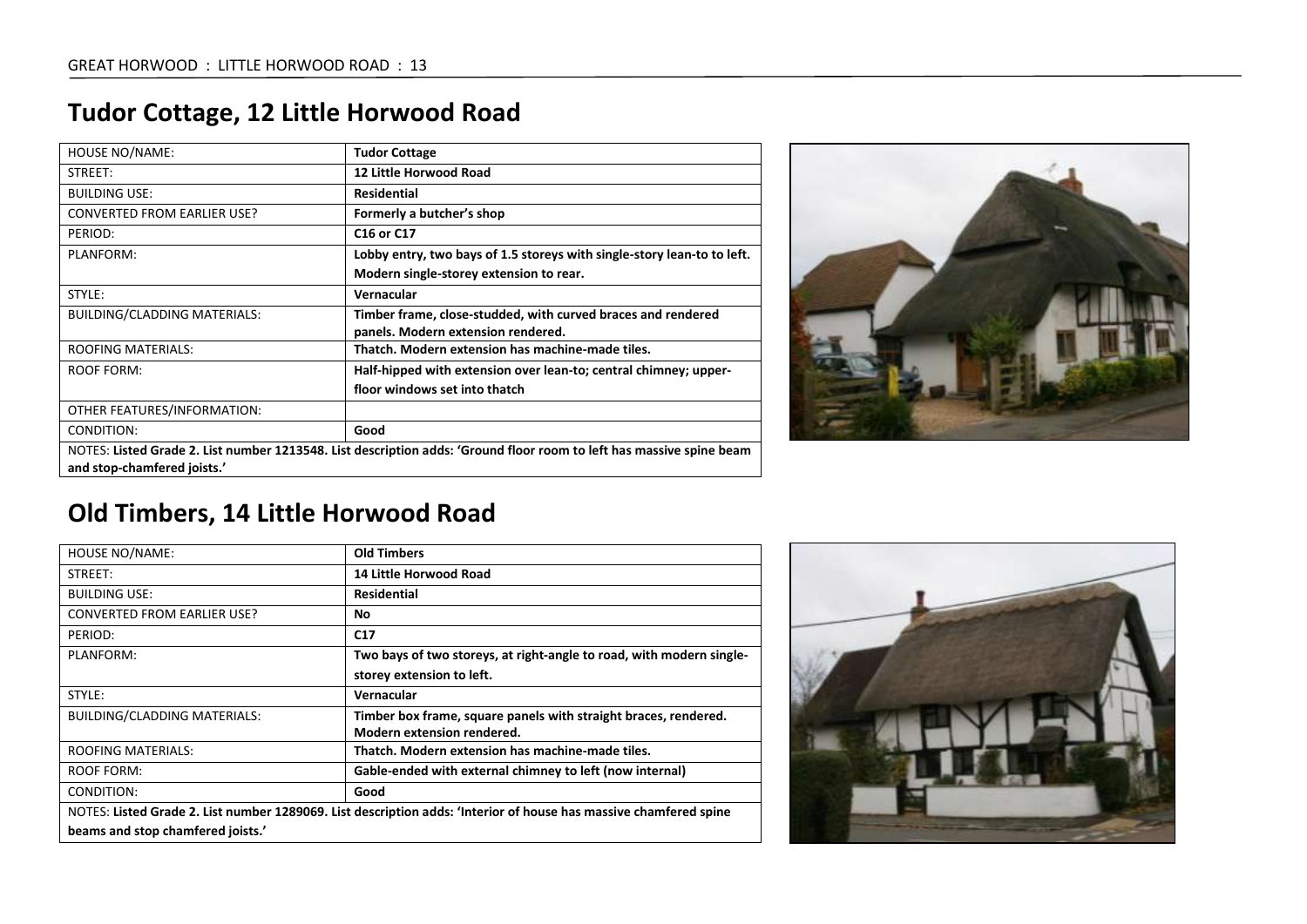| <b>HOUSE NO/NAME:</b>               | <b>Pear Tree House</b>                                          |
|-------------------------------------|-----------------------------------------------------------------|
| STREET:                             | <b>16 Little Horwood Road</b>                                   |
| <b>BUILDING USE:</b>                | <b>Residential</b>                                              |
| <b>CONVERTED FROM EARLIER USE?</b>  | No                                                              |
| PERIOD:                             | 1800-1850                                                       |
| PLANFORM:                           | Symmetrical, three bays with central doorway. Modern two-storey |
|                                     | garage extension to left                                        |
| STYLE:                              | 'Victorian'                                                     |
| <b>BUILDING/CLADDING MATERIALS:</b> | <b>Painted brick</b>                                            |
| <b>ROOFING MATERIALS:</b>           | Natural slate, low-pitch                                        |
| ROOF FORM:                          | Gable-ended with end chimneys (that to left is now internal)    |
| OTHER FEATURES/INFORMATION:         | Sash windows                                                    |
| CONDITION:                          | Good                                                            |
| NOTES:                              |                                                                 |

## **Pear Tree House, 16 Little Horwood Road**



| <b>HOUSE NO/NAME:</b>               | 18-24                                                                |
|-------------------------------------|----------------------------------------------------------------------|
|                                     | (number 24, on the right of the picture) is named The Annexe         |
| STREET:                             | <b>Little Horwood Road</b>                                           |
| <b>BUILDING USE:</b>                | <b>Residential</b>                                                   |
| <b>CONVERTED FROM EARLIER USE?</b>  | Former terrace of four dwellings, numbers 18, 20, 22 and 24          |
| PERIOD:                             | C19                                                                  |
| PLANFORM:                           | Formerly 4 dwellings in a symmetrical arrangement. Now               |
|                                     | asymmetrical due to the blocking of two doorways, the addition of a  |
|                                     | later porch to the third, and the removal of the right-hand chimney. |
| STYLE:                              | 'Victorian'                                                          |
| <b>BUILDING/CLADDING MATERIALS:</b> | Brick, Flemish bond – red stretchers and purple headers              |
| <b>ROOFING MATERIALS:</b>           | Natural slate, low-pitch                                             |
| ROOF FORM:                          | Hipped, with twin chimneys at each end of ridge $-$ though has now   |
|                                     | been removed.                                                        |
| OTHER FEATURES/INFORMATION:         | <b>Replacementsash windows</b>                                       |
| CONDITION:                          | Good                                                                 |
| NOTES:                              |                                                                      |

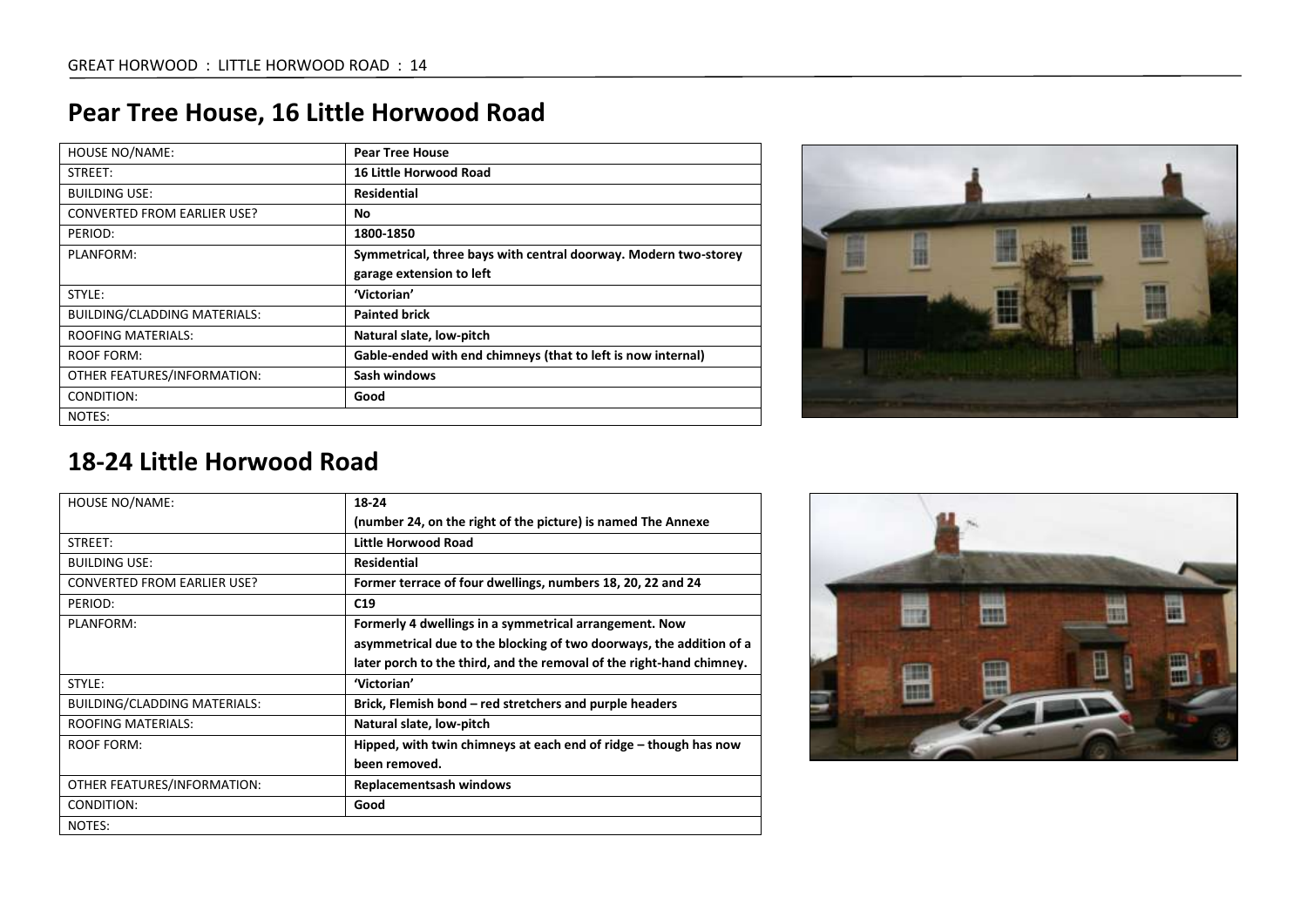| <b>HOUSE NO/NAME:</b>                                                              | 24a                                |
|------------------------------------------------------------------------------------|------------------------------------|
| STREET:                                                                            | Little Horwood Road                |
| <b>BUILDING USE:</b>                                                               | Residential                        |
| <b>CONVERTED FROM EARLIER USE?</b>                                                 | No                                 |
| PERIOD:                                                                            | Post-1960                          |
| PLANFORM:                                                                          | End-on to road, with side entrance |
| STYLE:                                                                             | Modern                             |
| <b>BUILDING/CLADDING MATERIALS:</b>                                                | <b>Multicoloured brick</b>         |
| <b>ROOFING MATERIALS:</b>                                                          | <b>Macnine-made tiles</b>          |
| ROOF FORM:                                                                         | Gable-ended                        |
| OTHER FEATURES/INFORMATION:                                                        |                                    |
| CONDITION:                                                                         | Good                               |
| NOTES: A modern infill between 18-24 and 26, probably former garden or yard of 26. |                                    |



## **Devon House, 26 Little Horwood Road**

| <b>HOUSE NO/NAME:</b>               | <b>Devon House</b>                                                   |
|-------------------------------------|----------------------------------------------------------------------|
| STREET:                             | 26 Little Horwood Road                                               |
| <b>BUILDING USE:</b>                | Residential                                                          |
| <b>CONVERTED FROM EARLIER USE?</b>  | No                                                                   |
| PERIOD:                             | 1800-1850                                                            |
| PLANFORM:                           | Symetrical; central doorway now blocked up but boot-scraper still in |
|                                     | place                                                                |
| STYLE:                              | 'Victorian villa'                                                    |
| <b>BUILDING/CLADDING MATERIALS:</b> | Painted brick, with painted sills and lintels (stone or concrete?)   |
| <b>ROOFING MATERIALS:</b>           | <b>Natural slate</b>                                                 |
| ROOF FORM:                          | Gable-ended with twin end chimeys                                    |
| OTHER FEATURES/INFORMATION:         | Modern replacement windows - would originally have been sashes       |
| CONDITION:                          | Good                                                                 |
| NOTES:                              |                                                                      |

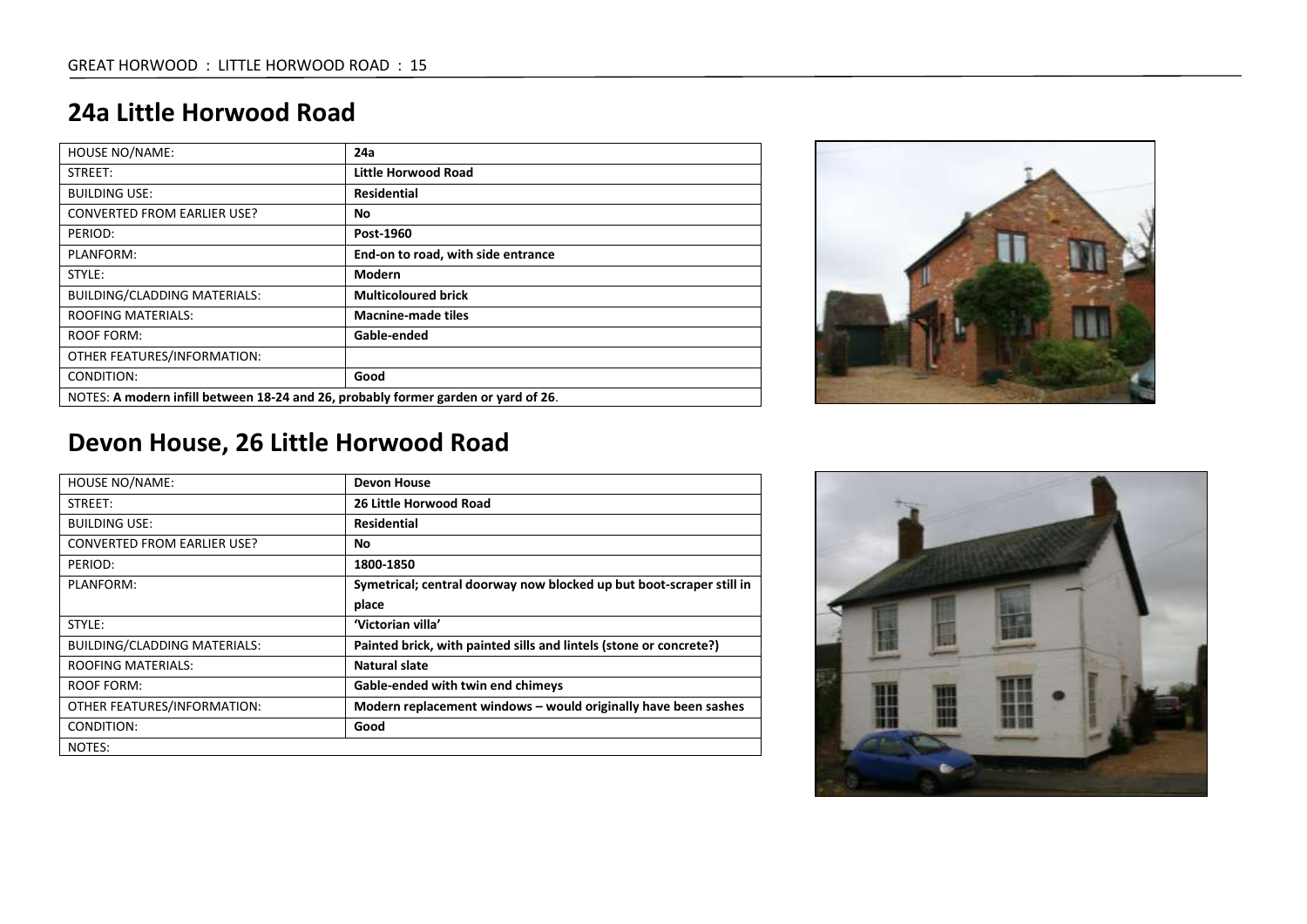| Little Horwood Road<br>Residential<br>No. Replaced C18 cottage, now demolished.<br>Post-1960<br>Semi-detached |
|---------------------------------------------------------------------------------------------------------------|
|                                                                                                               |
|                                                                                                               |
|                                                                                                               |
|                                                                                                               |
|                                                                                                               |
| Modern                                                                                                        |
| Brick, with rendering to first floor front                                                                    |
| <b>Machine-made tiles</b>                                                                                     |
| <b>Gable-ended with no chimneys</b>                                                                           |
| 28b has small extension to front and side                                                                     |
| Good                                                                                                          |
| NOTES: Built on site of former cottage which were built following the 1781 fire                               |

## **28a and 28b Little Horwood Road**



| <b>HOUSE NO/NAME:</b>                                                                                         | 30                                                                |
|---------------------------------------------------------------------------------------------------------------|-------------------------------------------------------------------|
| STREET:                                                                                                       | Little Horwood Road                                               |
| <b>BUILDING USE:</b>                                                                                          | <b>Residential</b>                                                |
| <b>CONVERTED FROM EARLIER USE?</b>                                                                            | Formerly small farm                                               |
| PERIOD:                                                                                                       | 1900 – 1920, but with internal signs of earlier building          |
| PLANFORM:                                                                                                     | <b>Detached</b>                                                   |
| STYLE:                                                                                                        | Modern                                                            |
| <b>BUILDING/CLADDING MATERIALS:</b>                                                                           | <b>Rendered brick</b>                                             |
| <b>ROOFING MATERIALS:</b>                                                                                     | Slates to north slope, tiles to south                             |
| <b>ROOF FORM:</b>                                                                                             | <b>Gable-ended with end chimneys</b>                              |
| OTHER FEATURES/INFORMATION:                                                                                   | Square bay to front incorporating window and porch to front door. |
| CONDITION:                                                                                                    | Good                                                              |
| NOTES: Early south section of house was originally thatched; northern extension and new frontage added around |                                                                   |
| 1920. House completely overhauled in 1976.                                                                    |                                                                   |